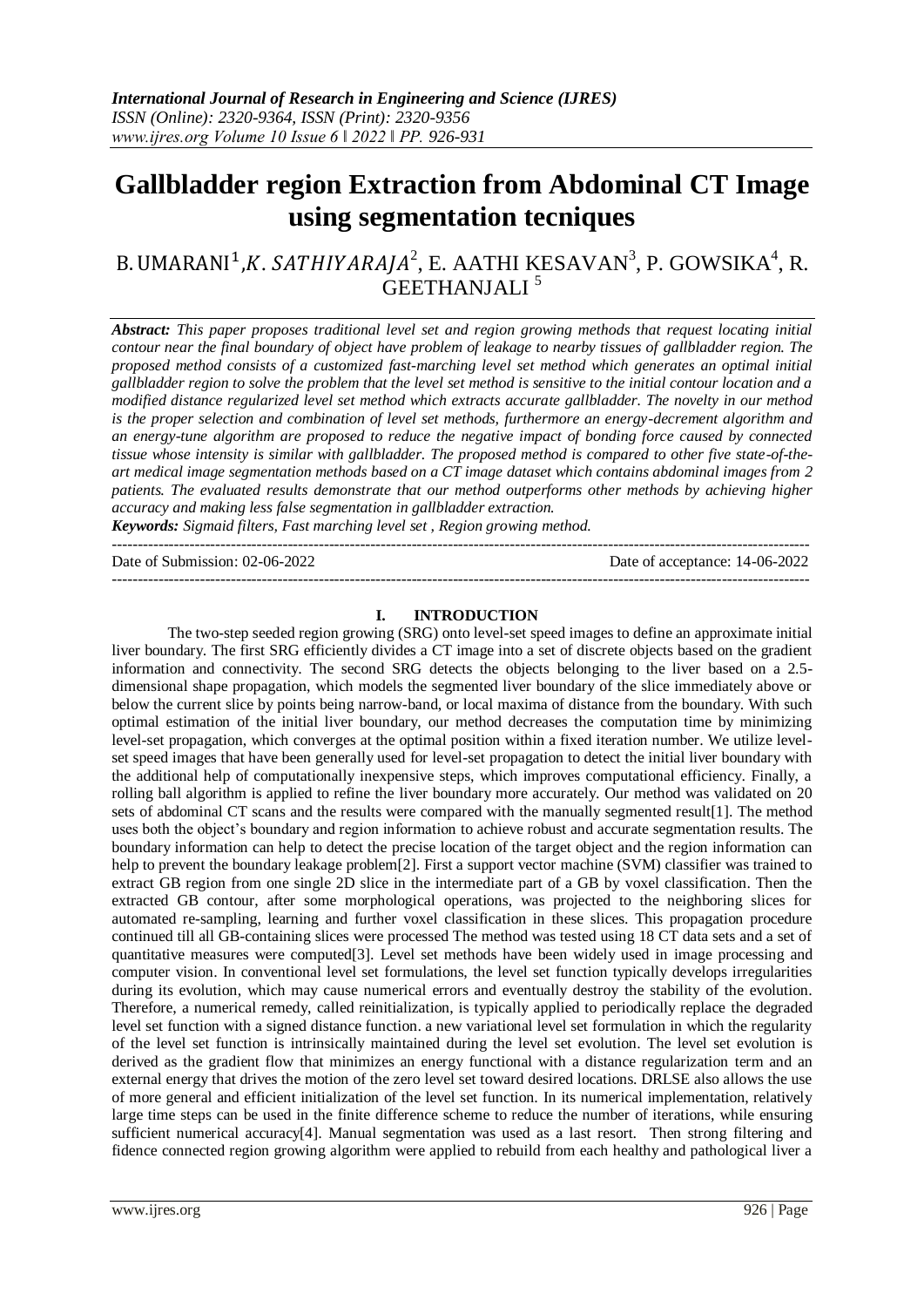multi compartment model including parenchyma, arteries and veins. The precision of the obtained vasculator model allowed anatomical classification of hepatic segments and the quantifictation of their volumes.[5]

## **II. MATERIALS AND METHODS**

The novel hybrid gallbladder segmentation method combines a first-marching level set method and a modified distance regularized level set (MDRLS) method. The MDRLS method exploits a distant regularized level set evolution (DRLSE) scheme proposed in [2]. Since MDRLS eliminates the need of reinitialization of level set function via inherently maintaining a signed distance profile near the zero level set, it is able to provide accurate numerical calculation in level set evolution. Moreover, an energy-tune function employed in MDRLS can weaken the bonding force which appears in weak boundary area. Therefore, the MDRLS can overcome the shortage of oversegmentation in weak boundary region and can keep a stable evolution even in complex texture surroundings of the gallbladder. However, MDRLS needs amount of computation, and level set evolution is sensitive to initial position of the zero level set contour. A nonideal initial position reduces the accuracy of segmentation and increases the calculation time. In order to solve these problems, a customized fast-marching level set method based on multiple seeds is used to provide an optimal initial gallbladder region for the MDRLS method and improves the efficiency of computing. The initial gallbladder region is generated based on gradient features of gallbladder, so it is adapted for gallbladder texture structure. Moreover it covers different parts of gallbladder region due to multiple seeds. Besides, an energy-decrement algorithm is applied to preserve the initial gallbladder region from leaking into nearby tissues. The initial gallbladder region generated by fastmarching method is optimal and meets the requirement of initial contour position of zero level set. Therefore, the proposed hybrid level set method is time effective and able to achieve accurate segmentation results in gallbladder extraction from CT images.The collaboration of the two level methods and the energy-tune algorithm is described as follows (Figure 1).

(1) First an anisotropic diffusion filter is used to denoise the input CT image.

(2) A gradient magnitude filter generates the gradient map of the denoised CT image.

(3) A sigmoid filter forms an edge feature image based on the gradient map.

(4) The energy-decrement filter optimizes the edge feature image to form an edge energy map based on standard lines.

(5) Then the edge energy map is applied to modify fastmarching level set which generates an optimal initial gallbladder region.

(6) An energy-tune filter applies an energy-tune algorithm to adjust the gradient map of CT image to generate an energy feature map.

(7) The energy feature map is used to modify distance regularized level set method.Then the actual gallbladder is extracted using modified distance regularized level set method based on initial gallbladder region.

(8) Finally the actual gallbladder is thresholded and smoothed. The details of the aforementioned processing are described in the remaining content of this section

2.1. Denoising of CT Image. Since the intensity distribution of the gallbladder is irregular due to the noise caused in the image formation stage, the abdominal CT images are necessarily denoised in preprocess. Moreover, boundaries of gallbladder region which connect to neighboring organs are usually fuzzy. The important edges are easily blurred and detail of organs is significantly lost after the CT image is smoothed using a simple Gaussian filter. Therefore, a modified curvature diffusion equation (MCDE) [6] based anisotropic diffusion filter [7] is employed to reduce the influence of noise while preserving the boundaries and details of organs.

2.2. Energy-Decrement and Energy-Tune Algorithm. Seg-mentation results of fast-marching are significantly impacted by the contour propagation speed map and are easy to leak into nearby tissues in a weak boundary. A simple energy-decrement algorithm is proposed to prevent initial gallbladder region generated by fast-marching level method beyond the authentic gallbladder region. A precondition of the algorithm is that a standard line is drawn by the physician. The standard line is used to define the coupling area and separates two organs . The energy-decrement function is defined by

$$
e_s(i,j) = \begin{cases} J_{min} & D_l < T_d \\ J, (i,j) & otherwise \end{cases}
$$
 (1)

where Imin is the minimum value of contour propagation speed map.  $D(l, i)$  is the shortest distance of pixel  $(i, j)$ i) to standard line. Td is a distance threshold. If a distance of pixel to standard line is less than  $Td$ , that means it is closed to standard line, its energy is set as the minimum value of contour propagation speed map. Energy map Es is used as feature map instead of contour propagation speed map in fast-marching level set method. An energy-tune scheme is employed to support the level set function (LSF) evolution in modified distance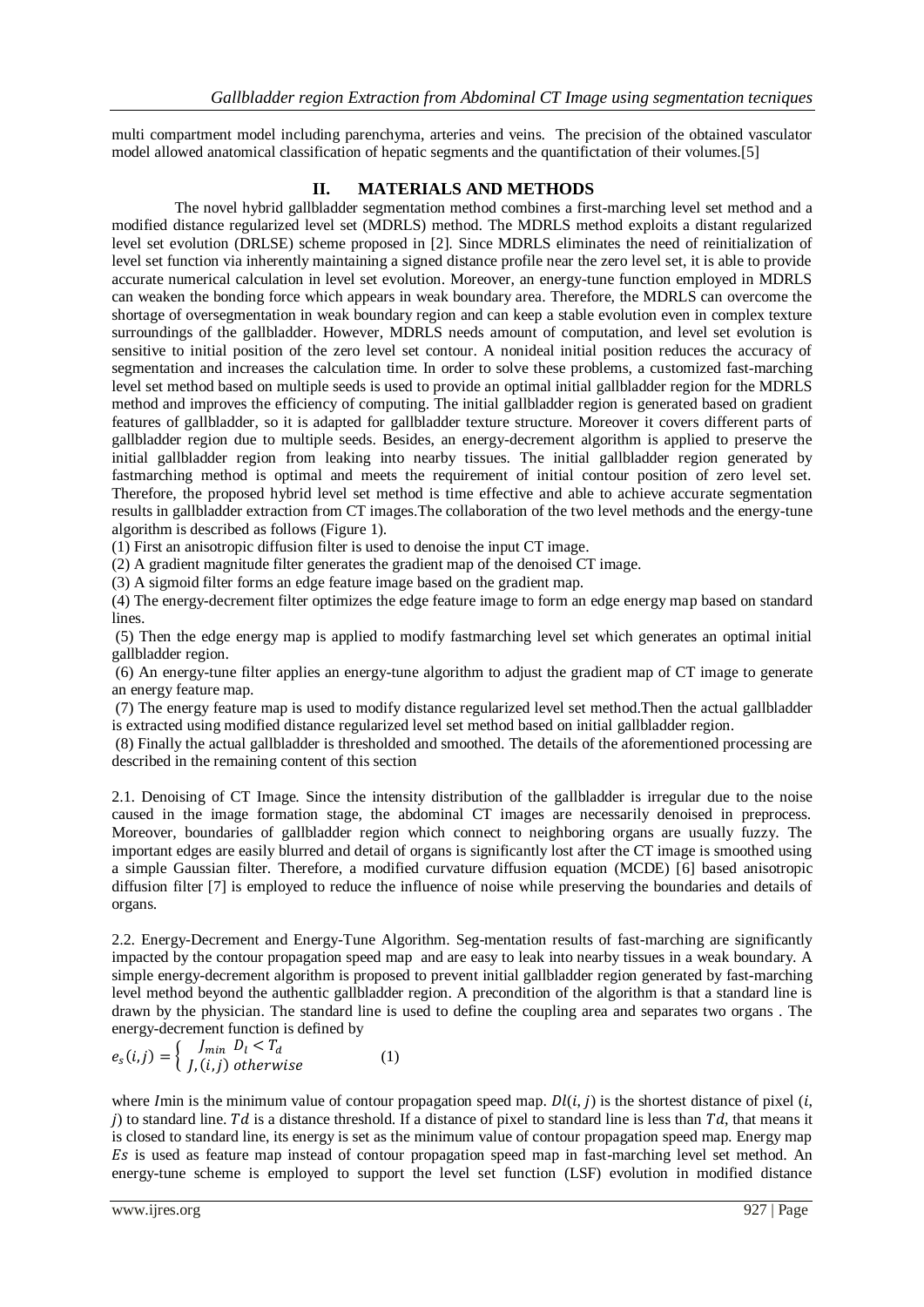regularized level set (MDRLS) method. An edge indicator function q is defined to obtain edge feature map as follows:

$$
g \triangleq \frac{1}{1 + g_m^2},\tag{2}
$$

where  $qm$  is gradient magnitude of the CT image which has been preprocessed. This function q normally takes smaller value at boundaries of object than at any other location. It resists noise. Its values belong to [0, 1]. Since edges located in connected regions between gallbladder and its adjacent organs are weak, even fractured, the edge indicator is likely to set a large value at weak boundaries. This leads to oversegmentation in level set evolution. Gallbladder and other organs have high energy after processing by edge indicator. It is assumed that the boundary regions which have high energy are caused by energy leaking of organs. An energy-tune algorithm is proposed to decay leaked energy in boundary regions. It restrains oversegmentation caused by bonding force. It is considered that the closer a pixel is to the energy source, the more energy it obtains. The initial gallbladder region generated using fast-marching is considered as energy source. Besides, the standard line is also applied to label the intensity similar area between two organs. The energy of each pixel that comes from energy source is defined as

$$
e(i,j) = \sum_{(i_0,j_0)\in R_0} e^{-(D(P_{i,j}, P_{i,j})/\sigma)} g(i_0, j_0)
$$
\n(3)

where  $E(i, j)$  is energy of pixel  $(i, j)$ . R0 is energy source.  $D(pi, j, pi0, j0)$  is Euclidean distance between pixel  $(0, j0)$  of energy source and pixel $(i, j)$ . g is edge feature map. The closer a pixel is to energy source, the larger energy it absorbs from the energy source. The energy-tune function is defined by

$$
e_t(i,j) = \begin{cases} \min(1, \frac{1}{n} \alpha e(i,j) + g(i,j) & \text{if } (i,j) \in R_0 \\ \max\left(0, g(i,j) - \frac{\beta e(i,j)}{D_l(i,j)}\right) & \text{if } D_l \le D_r \\ g(i,j) & \text{otherwise} \end{cases}
$$

where  $e_t(i, j)$  is adjusted energy of pixel  $(i, j)$ . R0 is energy source. *n* is total number of pixels in energy source. Dl is shortest distance of pixel  $(i, j)$  to standard line. Similarly Dr is shortest distance of pixel  $(i, j)$  to energy source. g is edge feature map.  $\alpha$  and  $\beta$  are parameters to control energy tune. The energy-tune function decays the energy of pixels closed to standard line but far from energy source, but enhances the energy of pixels that belong to the initial gallbladder region. Moreover, we also propose an automatic energy-tune algorithm, which does not depend on standard line. The initial gallbladder region is still regarded as energy source. A distance threshold  $Dt$  is defined to partition the energy tune area. If the shortest distance of a pixel to energy source is farther than threshold, its energy will be significantly decayed.

2.3. Initial Gallbladder Region Extraction.

An optimal initial gallbladder region in the denoised CT image is generated using a fast-marching level set method based on multiple seed points. The fast-marching level set method consists of five steps:

(1) calculation of intensity gradient magnitude,

(2) calculation of contour propagation speed map based on gradient magnitude,

(3) calculation of energy map using energy-decrement algorithm based on contour propagation map,

(4) calculation of time-crossing map which indicates, for each pixel, how much time it would take for the front to arrive at the pixel location,

(5) generation of the optimal initial gallbladder region based on time-crossing map. First, magnitude of the image gradient at each pixel location is computed.

The image is smoothed by convolving it with a Gaussian kernel and then applied a differential operator to generate gradient magnitude. An infinite impulse response filter [1] that approximates a convolution with the derivative of the Gaussian kernel is employed in the computational process. Second, a sigmoid filter [8] is applied to calculate the active contour propagation speed map based on the gradient magnitude. Sigmoid intensity transformation is represented by the following equation:

$$
I(x, y) = (Max - Min) \frac{1}{1 - e^{-\left(\frac{Gm(x, y) - \beta}{a}\right)}} + Min
$$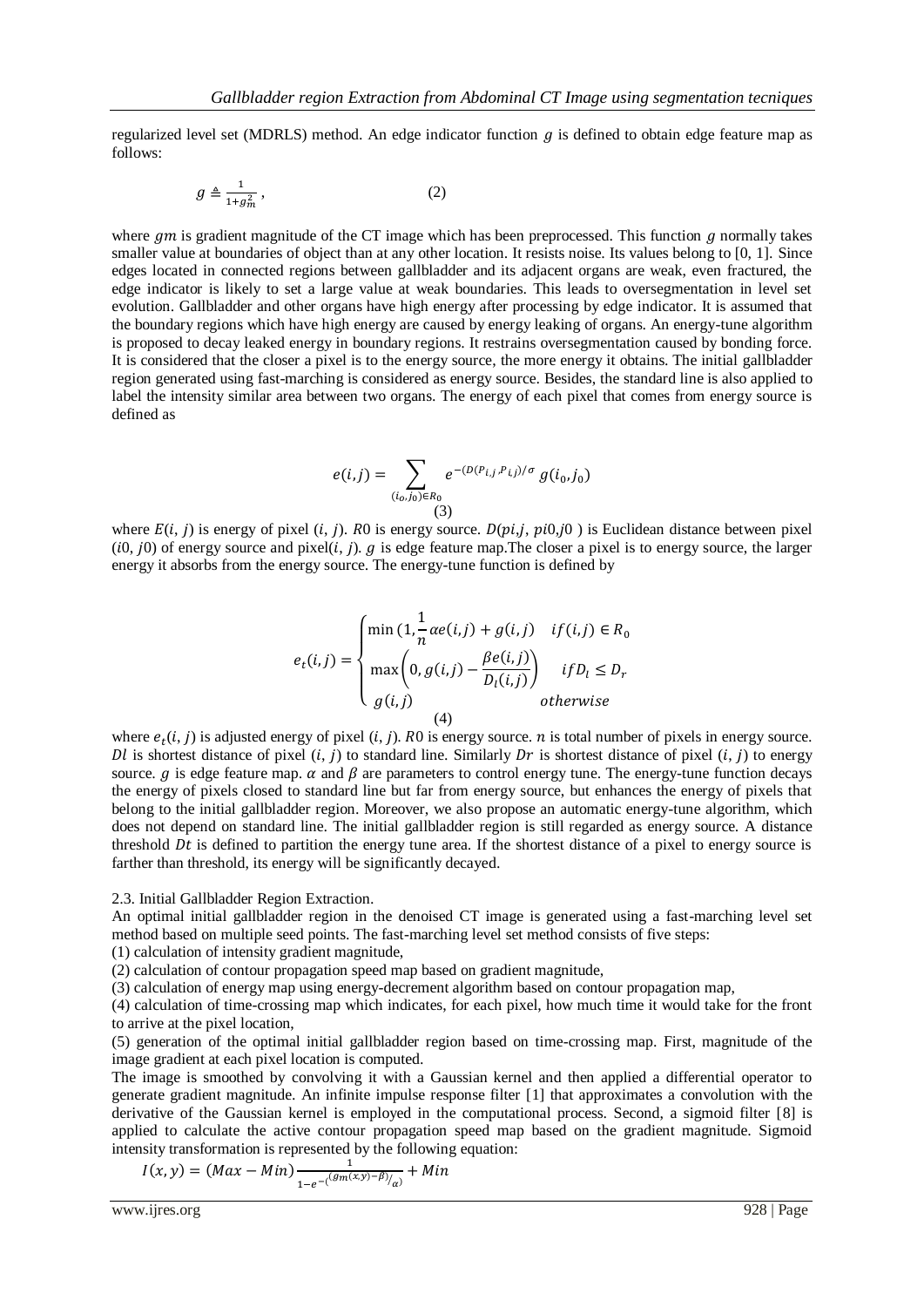#### (6)

where Min and Max are the minimum and maximum values of the output value of sigmoid filter.  $qm(x, y)$  is gradient magnitude at pixel  $(x, y)$ .  $\alpha$  defines the width of the gradient magnitude range, and  $\beta$  defines the gradient magnitude around which the range is centered; they are used to control exaggerating of intensity differences between gallbladder and other organs. Min is always set to 0 and Max is set to 1. Third, the contour propagation map is processing using energy-decrement algorithm to form energy map (Figure 3(f)). Then timecrossing map which indicates the arrival time of the active contour propagation at each pixel was calculated using a fast scheme. Let  $T(x, y)$  be the time at which the curve crosses the point  $(x, y)$ . The surface  $T(x, y)$ )satisfies the following equation:

$$
|\nabla T| Et = 1,\t(7)
$$

where  $Et$  is energy map. If standard line is not defined,  $Et$  is replaced by contour propagation speed map  $I$ . Finally, an optimal initial gallbladder region is extracted by defining a time threshold to take a snapshot of the contour at a particular time during its evolution from the time-crossing map.

#### 2.4. Modified Distance Regularized Level Set Method.

The actual gallbladder region is extracted using a modified distance regularized level set method based on the initial gallbladder region. where  $p$  is a double-well potential function for the distance regularization term  $Rp$  and is constructed a

$$
p(s) = \begin{cases} \frac{1}{2\pi^2} (1 - \cos(2\pi s)), & \text{if } s \le 0\\ \frac{1}{2} (s - 1)^2, & \text{if } s > 1 \end{cases}
$$

(10)

In order to decrease leakages to nearby tissues in segmentation results, a modified distance regularization level set method, based on the energy-tune algorithm, is proposed. The energy-tune algorithm is used to modify the original distance regularization level set method. The energy function  $E(\phi)$  for the modified level set function $\Phi$ : $\Omega \rightarrow R$  is defined by

$$
E(\emptyset) = \mu R_p(\emptyset) + \lambda \, d\theta \int_{\Omega} E_t \delta_{\varepsilon}(\phi) |\nabla \phi| \, dx + \alpha \int_{\Omega} E_t H_{\varepsilon}(-\phi) \, dx
$$
\n(11)

The third energy term represents area force which is necessarily employed to speed up the propagation motion of zero level set when the initial contour is far away from the desired object boundaries. The propagation speed of the zero level set contour would slow down when it closes to object boundaries, since energy map  $Et$  takes small value at the boundaries. The initial gallbladder region is used to construct initial level set function (LSF)  $\phi$ 0 as a binary step function. Consider

$$
\phi_0(x) = \begin{cases}\n-c, & \text{if } x \in R_0 \\
c, & \text{otherwise}\n\end{cases}
$$

where  $c>0$  is a constant and R0 is the initial gallbladder region. c is always positive in gallbladder segmentation. The level set evolution equation in MDRLS formulation is finally defined by

$$
\frac{\partial \phi}{\partial t} = \mu \text{div} \big( \big| \nabla_{\phi} \big| \nabla_{\phi} \big) + \lambda \delta_{\varepsilon}(\phi) \text{div} \big( E_t \frac{\nabla \phi}{\vert \nabla \phi \vert}
$$

$$
(14)
$$

where div  $(·)$  is the divergence operator and dp is a function defined in [4]

$$
d_p(s) \triangleq \frac{P'(s)}{s}
$$
\n
$$
(15)
$$

The distance regularization term is able to intrinsically maintain a signed distance profile near the zero level set and eliminates the need for reinitialization of level set function. Therefore, induced numerical errors caused by reinitialization are avoided. Besides, edge-based active contour model is an advantage in optimal segmentation of local object. Thus, the edge-based active contour model in MDRLS formulation is more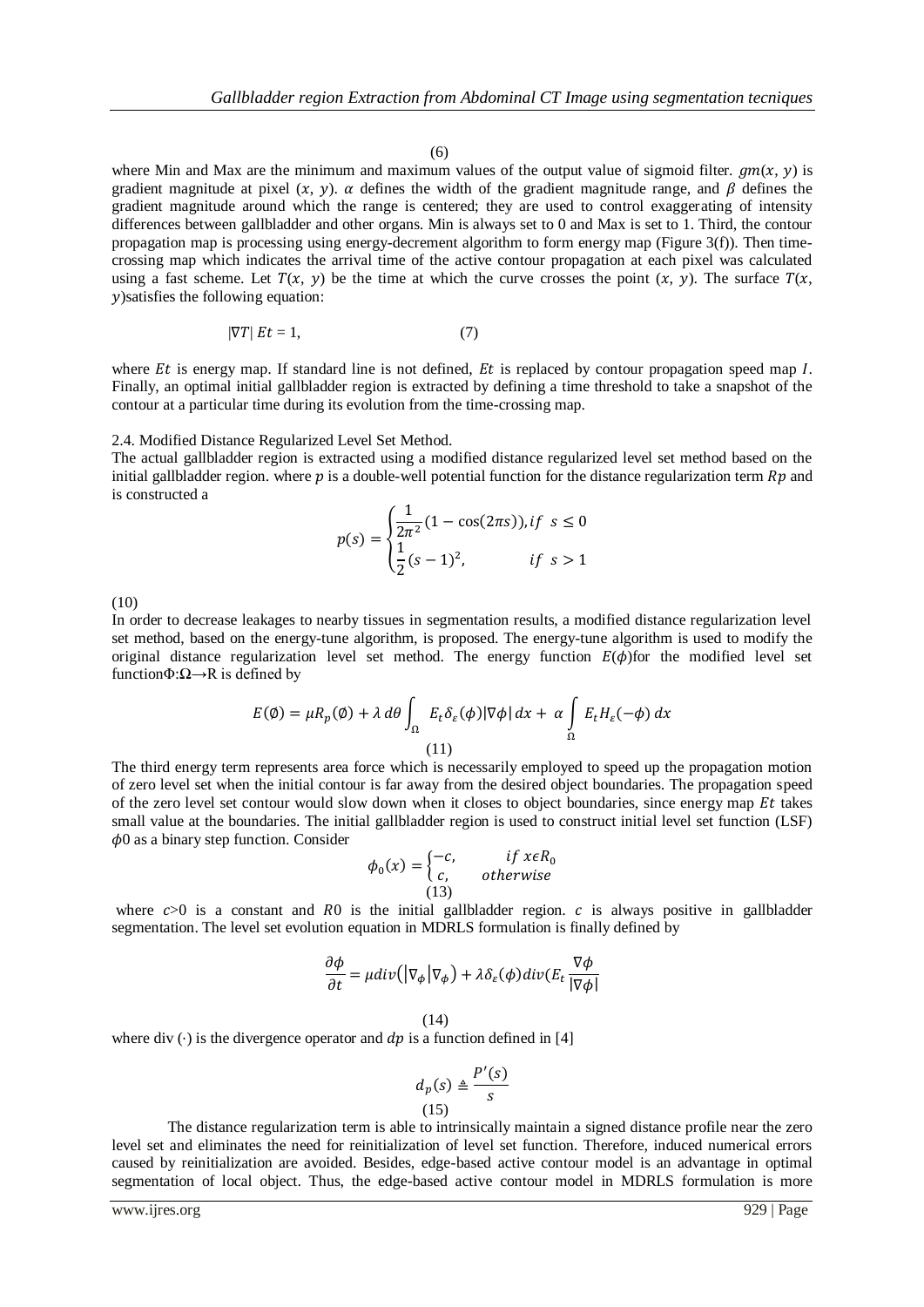suitable for gallbladder segmentation under the complicated surrounding due to stable and accurate numerical computation. 2.5. Actual Gallbladder Region Extraction. In practical gallbladder region extraction process, a two-phase-segmentation scheme is employed based on the edge-based MDRLS level set method. The first phase can be seen as a high speed level set evolution, and the second phase can be seen as a high accurate zero level set contour evolution. Two iteration numbers, an interiteration number and an outeriteration number, are, respectively, applied in different phases. In the first phase, the zero level set is initialized as a binary step function in accordance with the function (3). Since intensity distribution of gallbladder region is irregular and boundary is usually not well defined, a small coefficient  $\alpha$  is set to −1 for the energy term  $\int \Omega E t H \epsilon(-\phi) dx$  in order to prevent contour from expanding too rapidly and preserve the zero level set contour from crossing the boundary of gallbladder region.  $\lambda$  is usually set larger than  $\mu$ . A relatively large weight is assigned to energy term  $\int \Omega E t \delta \varepsilon(\phi) |\nabla \phi| dx$  that means a stronger constraint force of boundary pushes zero level set curve towards boundary while limiting the oversegmentation of gallbladder region. The interiteration is used to define the level set evolution time in first phase. After first phase evolution, the zero level set contour is closed to the object boundary. In the second phase, the main purpose is to accurately extract the gallbladder region. The level set evolution equation is reset as

$$
\frac{\partial \phi}{\partial t} = \mu \operatorname{div}(d_p(|\nabla \phi| \nabla \phi) + \lambda \delta_{\varepsilon}(\phi) \operatorname{div}(E_t \frac{\nabla \phi}{|\nabla \phi|})
$$
\n(16)

The energy term  $\int \Omega E t H \varepsilon(-\phi) dx$  which is used to speed up the motion of zero level set contour is abolished by setting  $\alpha=0$ , since a high speed expanding is likely to make the contour across the object boundary and then causes oversegmentation. Level set evolution is dominated by edge force in second phase. The outeriteration is used to define evolution time. The actual gallbladder region is finally optimized by using open operation and closing operation to smooth the boundary of gallbladder while keeping the original shape. The small holes inside the gallbladder region are filled, and the tiny noise is eliminated.

#### **III. CONCLUSION**

The proposed hybrid level set method effectively incorporates a fast-marching level set method and a modified distance regularized level set method to extract gallbladder from CT image. Our main contribution is coming up with a feasible segmentation scheme and achieving better accuracy and time efficiency in gallbladder extraction. Our hybrid level set method needs fewer and simple human-computer interaction. Based on energytune algorithm, the hybrid level set method overcomes the shortages of segmentation of object with nonideal edges in the complex texture of medical images. The modified distance regularized level set evolution provides stable and accurate numerical computation. Moreover, a two-phase-segmentation scheme is employed in MDRLS for further preventing the oversegmentation in gallbladder region of nonideal edges. A fast-marching level set method employed in our method is able to generate optimal initial region for MDRLS in a short time while effectively improving segmentation speed. Therefore, the proposed hybrid level set method not only achieves accurate segmentation results but also is simultaneously time efficient. In the future, we would apply the proposed hybrid level set method to extract other organs, such as liver, spleen, and heart. Moreover, we would utilize a priori knowledge including shape, location, and intensity distribution to guide the gallbladder ssegmentation. A full-automatic algorithm is our next research target.

#### **IV. FUTURE WORK**

In the future, we would apply the proposed hybrid level set method to extract other organs, such as liver, spleen, and heart. Moreover, we would utilize a priori knowledge including shape, location, and intensity distribution to guide the pancreas segmentation. A full-automatic algorithm is our next research target

#### **REFERENCE**

- [1]. Jeongjin Lee a, Namkug Kimb, Ho Lee a, Joon Beom Seo b, Hyung Jin Wonb, Yong Moon Shinb,∗, Yeong Gil Shina, Soo-Hong Kimc, " Efficient liver segmentation using a level-set method with optimal detection of the initial liver boundary from level-set speed images", computer methods and programs in biomedicine vol. 88 pp. 26–38, July 2007.
- [2]. Yan Zhang1, Bogdan J. Matuszewski1, Lik-Kwan Shark 1, Christopher J. Moore2, "Medical Image Segmentation Using New Hybrid Level-Set Method" Fifth International Conference BioMedical Visualization, July 2008.
- [3]. Jiayin Zhou , Weimin Huang , Jing Zhang, " Segmentation of Gallbladder from CT Images for A Surgical Training System" International Conference on Biomedical Engineering and Informatics,no3,vol4,2010.
- [4]. Chunming Li, Chenyang Xu, "Distance Regularized Level Set Evolution and Its Application to Image Segmentation" ieee transactions on image processing, vol. 19, no. 12, december 2010
- [5]. Anik Barthod-Malat, Veronika kopylova, Gennady I. Podoprigora, Taroslav R. Nartsissov, Orland angoue, Philippe G. Young, Jean-Marie Crolet, and Oleg Blagosklonov "Development of Multi-comapartment Model of the liver using iamge-based Meshing software" 34th Annual International Conference of the IEEE EMBS San Diego, California USA, 28 August - 1 September, 2012.
- [6]. R. T. Whitaker and X. Xue, "Variable-conductance, level-set curvature for image denoising," in Proceedings of the IEEE International Conference on Image Processing (ICIP '10), vol. 1, pp. 142–145, October 2001.